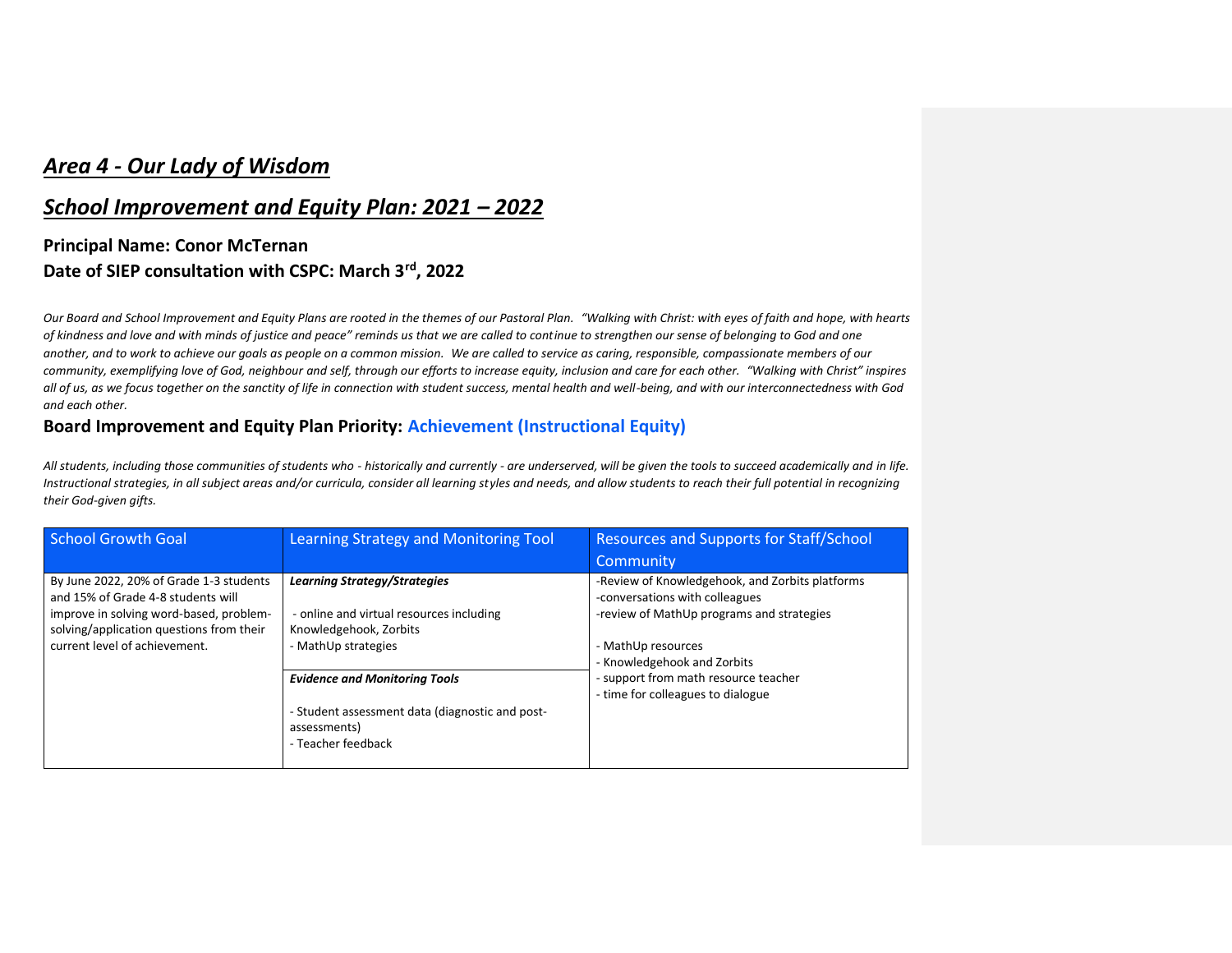### **Board Improvement and Equity Plan Priority: Human Rights and Equity**

*Created in the image and likeness of God, every person possesses an intrinsic dignity which must always be respected. (Institute of Catholic Education (ICE), 2019)*

*All students will have an equal opportunity to succeed, thrive, and reach their God-given full potential. This requires boards to address systemic discrimination and eliminate disparities in educational experiences for students who are underserved by the education system, revealed by the collection and analysis of demographic data.*

| <b>School Growth Goal</b>                                                                                                                                                                                     | Learning Strategy and Monitoring Tool                                                                                                                                                                                                                                                          | <b>Resources and Supports for Staff/School</b><br>Community                                                                                                                                                                                                                      |
|---------------------------------------------------------------------------------------------------------------------------------------------------------------------------------------------------------------|------------------------------------------------------------------------------------------------------------------------------------------------------------------------------------------------------------------------------------------------------------------------------------------------|----------------------------------------------------------------------------------------------------------------------------------------------------------------------------------------------------------------------------------------------------------------------------------|
| By June 2022, all students and staff<br>(100%) will actively engage and<br>participate in a minimum of 3<br>activities, presentations and/or<br>discussions related to anti-racism,<br>inclusion, and equity. | <b>Learning Strategy/Strategies</b><br>- Student and staff participation; engaging students<br>in issues about anti-racism, inclusion, and equity.<br><b>Evidence and Monitoring Tools</b><br>- Record of activities and events<br>- feedback from students, Teachers, and parent<br>community | - engagement in presentations<br>- open dialogue with staff<br>- participation in board led Equity discussions and<br>opportunities<br>The Ark: Equity, Diversity Department, and<br>Indigenous Education at the TCDSB<br>- NCC Department at the TCDSB<br>- School Literacy Rep |

### **Board Improvement and Equity Plan Priority: Mental Health, Well-Being and Engagement (Faith and Wellness)**

*Catholic education encourages an understanding of human life as an integration of body, mind and spirit and fosters the search for meaning as a lifelong spiritual and academic quest. Health, wholeness and well-being contribute to students' ability to learn to be life-long learners and live healthy, Faith-filled active lives. (Institute of Catholic Education (ICE), 2020)*

*All students will be supported to improve mental health, well-being and engagement, which requires boards to foster a sense of belonging and a positive school environment that provides students with appropriate, timely and quality school-based mental health supports, using a tiered approach to intervention.*

**Commented [CE3]:** Consider adding.

**Commented [CE1]:** Consider adding.

**Commented [CE2]:** Consider adding.